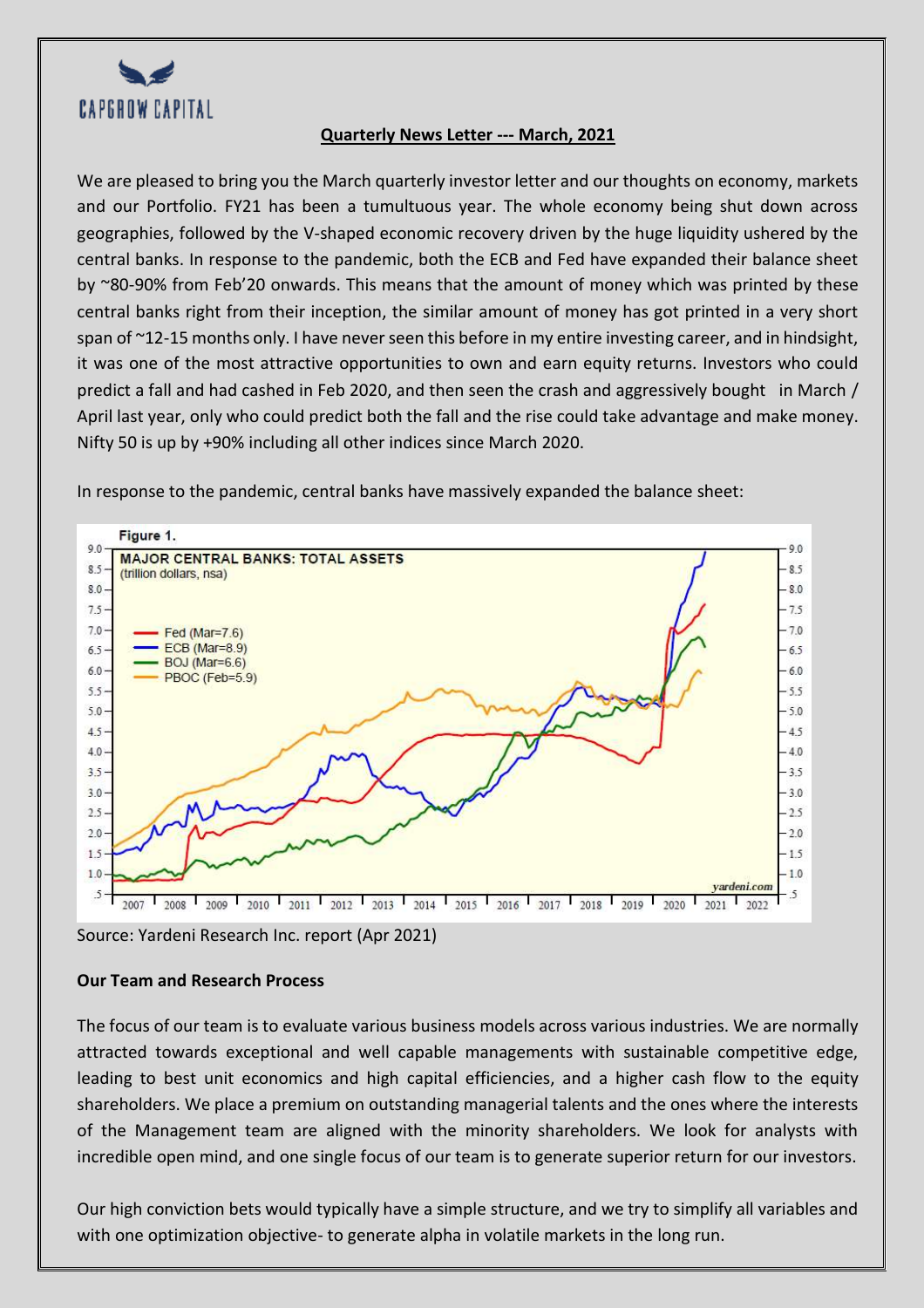In our Portfolio reviews, we keep on questioning ourselves- why each one of the stock in the Portfolio will make a good investment? What differing perspective we have from the street? We have found typical characteristics in our non-performers that have helped us change/tweak our investment framework and also avoid such mistakes in the future.

# **CapGrow Growth Investment Approach**

Our research efforts lead to a reasonable well diversified portfolio of around 25-30 high growth businesses that we believe will create long term returns for our shareholders. We like asset light business models, vertically integrated businesses, leaders in their businesses with high ROE and ROCE. We are very particular on the environment in which these businesses operate, and that is precisely the reason that we have stayed away from lot of PSUs and regulated businesses. Our special focus is on the managerial talents and their entrepreneurial skills as well as the incentive structure that will ensure sustainable performance and future growth.

|                  |         | 3    | 6    |      |      |           |           |           | <b>Since</b> |
|------------------|---------|------|------|------|------|-----------|-----------|-----------|--------------|
|                  | Mth     | Mth  | Mth  | 1 Yr | 2 Yr | 3 Yr      | 4 Yr      | 5 Yr      | Inception    |
|                  |         |      | 38.8 | 79.0 |      |           |           |           |              |
| <b>Portfolio</b> | $-0.1%$ | 8.8% | %    | %    | 8.8% | <b>NA</b> | <b>NA</b> | ΝA        | 11.6%        |
|                  |         |      | 31.8 | 76.0 | 12.9 |           |           |           |              |
| Nifty 500        | 1.1%    | 6.9% | %    | %    | %    | <b>NA</b> | <b>NA</b> | <b>NA</b> | 15.2%        |

The Growth portfolio has lagged the Nifty 500, primarily because some of the stocks like L&T and Maruti have not performed in the last two years. Quite sometimes, we have been an early entrant in some of the names pushing the performance to a later period. We are also in cash some of the times that brings down the performance in a rising market. We are committed to address this concern and assuage the concerns of all investors in this portfolio.

# **CapGrow Special Situation Investment Approach**

This strategy has outperformed the benchmark across various time periods. As we have discussed in the past, this strategy holds tremendous potential to generate big alpha for our investors. That is also reflected in the performance:

|                  |      | 3    | 6    |        |       |           |           |           | <b>Since</b> |
|------------------|------|------|------|--------|-------|-----------|-----------|-----------|--------------|
|                  | Mth  | Mth  | Mth  | 1 Yr   | 2 Yr  | 3 Yr      | 4 Yr      | 5 Yr      | Inception    |
|                  |      | 12.6 | 38.1 |        |       |           |           |           |              |
| <b>Portfolio</b> | 3.0% | %    | %    | 103.4% | 14.0% | <b>NA</b> | <b>NA</b> | <b>NA</b> | 15.3%        |
|                  |      |      | 31.8 |        |       |           |           |           |              |
| Nifty 500        | 1.1% | 6.9% | %    | 76.0%  | 12.9% | <b>NA</b> | <b>NA</b> | <b>NA</b> | 15.2%        |

The businesses we own in this portfolio are not so great businesses on the surface, but they have a corporate action that has already been announced, and that will help us unwind value and generate returns. If we look at the financial statements, then on the surface they seem to be not so good investments. Some of them have their balance sheets with problems, but they are in transformation stage and are on the crisp of a big change. This delta is what we are trying to capture. We apply a combination of buffet ology and presence of a catalyst to come up with stock ideas. Our largest position is Fortis, which has done well for us. The performance above reflects why we have an edge, we do not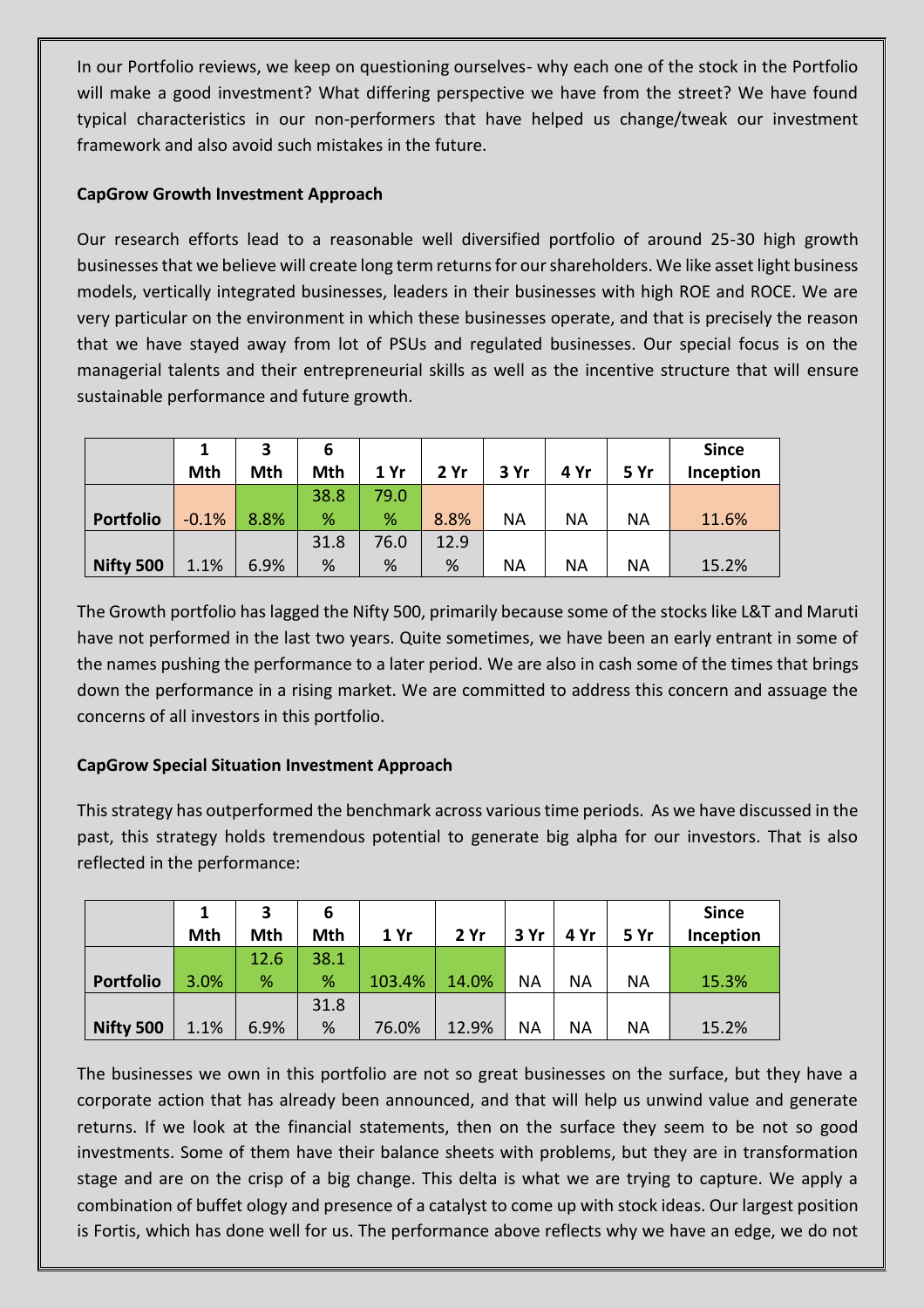have an automated machine but the thought processes and the internal research processes along with deeply researched ideas has facilitated the performance.

We repeat for the comfort of our investors, that this investment approach is scalable and is a replicable strategy and we are confident of generating alpha. We are very swift in our portfolio actions and if something goes wrong somewhere in a particular stock, we are immediately out.

## **Optimization Problem:**

We at CapGrow are long term partners of our clients in this wealth creation journey. We are passionate about compounding capital, on a continuous basis for longer tenures for all our clients.

We are in the business of Optimizing two things- equity returns over longer periods of times with less volatility and secondly, maximize our AUM. The returns can be volatile at times, but our thoughtful investment and research process is fully geared to take advantage of the volatility in the markets. The events like COVID will keep on occurring and are not within our control, and hence we do not factor them in our discussions or estimates or their impact on returns, except that how to take advantage of such situations. This is precisely the reason that Cash is kept in the portfolio based on certain risks that we feel may impact the markets. Cash is a conscious call at CapGrow and this acts as an option for us to buy stocks in case of sell offs or for any other reason. It is also the reserve created for our research team to generate ideas and utilize cash, especially during sell offs.

We understand the long term wealth creation is a summation of our short term decisions and hence we are very particular on weights and positioning of stocks in our portfolio.

## **Performance paradox**

Our conservative style, esp. in growth portfolio, is a conflict in itself and is a paradox. We (the valueoriented investing style) will always underperform in a rapidly rising market (the likes of L&T, Maruti have not performed at all in last two years); and the clients may be little unhappy, and rightly so. And in a downward market when the euphoric times end, and prices retreat, we lose less, but we still are negative, and the clients may still have the reason to be unhappy. Rather our clients need to show the maximum faith in us in a downturn, in the style of investing and our selection of stocks, because of our long performance history and our confidence about the delivery of superior risk adjusted returns in the long run. The drawdowns have happened many times in the past, in my investing career, but longer term we tend to do well. We will always do what is best for our clients' wealth and perform well in the longer run, may be sometimes underperforming in the short run.

For all our clients, I am the Point-of-Contact as well as the Portfolio Manager responsible for your investments along with my team. We do expect our clients to treat equities as long term core portfolio, with ability to stock up in times of sell offs or on a systematic investment plan basis. We understand that we have been hired to allocate capital in good quality businesses and we promise not to disappoint on that front. The performance can lead or lag the indices at times, but our focus remains to stay invested in those great businesses. All stocks do not go up or down together or by same proportion at all times, and hence the performance can differ in the short term. We do constant review of the portfolios and try to address any anomalies in performance.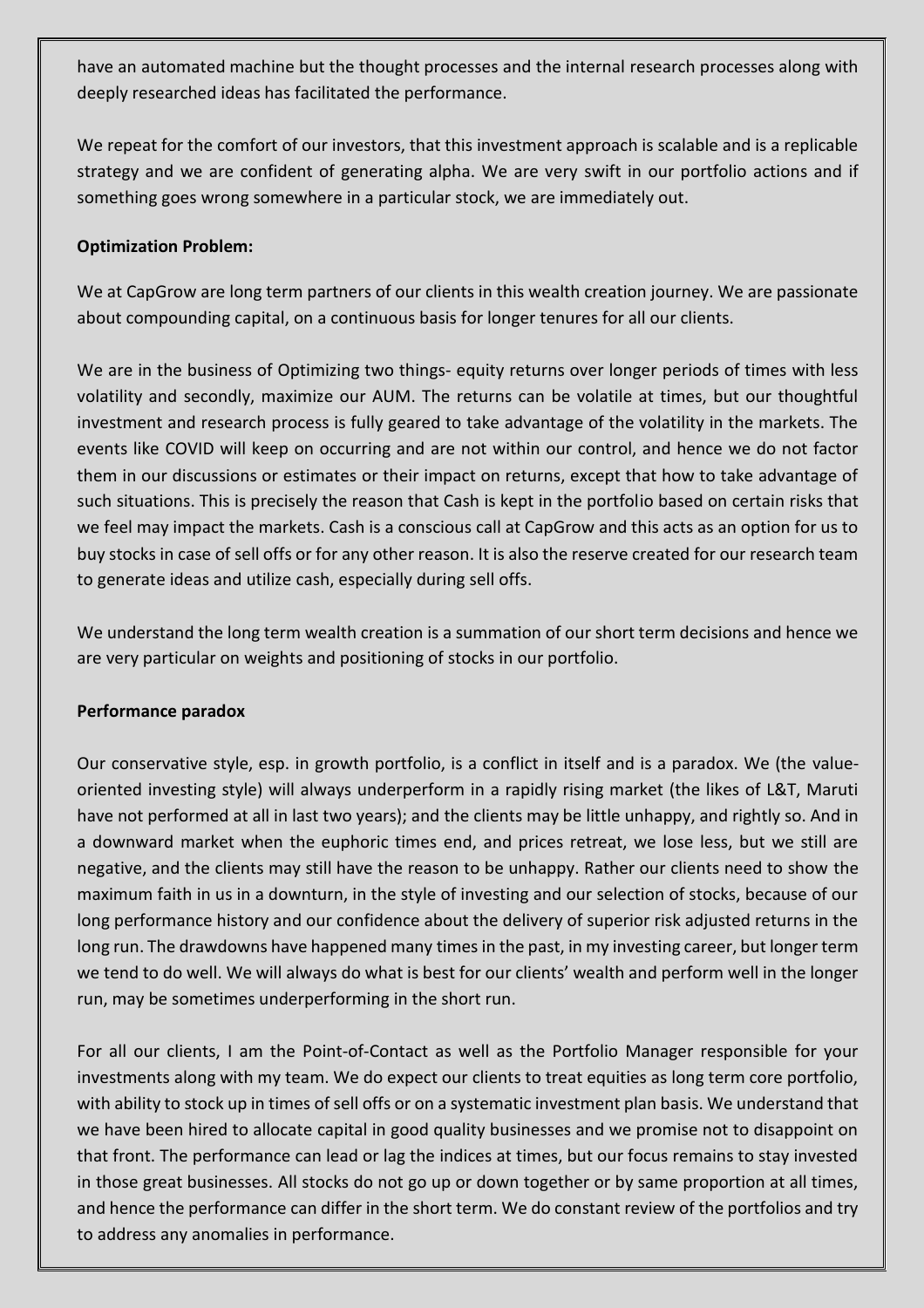### **Outlook and way going forward from here:**

We believe the retail investors are suffering from FOMO- Fear of missing out, and hence loading up stocks at all kinds of valuations. Analysts are extrapolating the current rally and recent trends with minor twists here and there in their estimates. (Nifty FY21 EPS has got upgraded only by 20% over June 2020, however the market is up ~45%.) This is contrarian to our thinking where we believe the major delta can come only at inflection points. We definitely see froth in the U.S markets, esp. the technology sector which could have a spillover effect on Indian markets in case of a fall and also some segments currently in the Indian markets. The huge surge in the IPOs, the day one listing gains, coupled with the volume trends on day 1 where the complete IPO quantity changes hands does reflect and signal the euphoric nature which is disturbing to us. We have seen lot of equity offerings in the last two weeks of March and then there are also few stocks that have gone bonkers! One such stock of a pharma company (M-cap of ~ Rs8000cr and promoter holds 98.07% after NCLT) has gone up from Rs 38 to Rs 2400/ in a matter of 6 months, and where the restructuring has just been completed while the business is still in doldrums. Some pockets of markets are showing such extreme froth, and a fall out like GameStop or Archegos could precipitate the fall.

In terms of economic growth, the economy continues to reopen and recover from the pandemic, halted by the recent 2nd COVID wave, which is more widespread but less severe. However, all players including the politicians are wary of economic shut downs and the vaccination roll outs should help reopen and recover at the earliest.

One interesting trend that has emerged is that the wealth effect from the stock market rally is having a spillover effect on Real estate. This is also driven by the structural changes due to RERA, and release of some pent-up demand that has added demand for newer and bigger homes. Property sales in the Greater Mumbai region for the month of Dec'20 broke the 5-yr record registering sales of whooping 14,783 units. This was more than double the sales made last yr. in Dec'19. This can have a meaningful multiplier impact on the economic growth. The government has already shown its intentions of increasing the pace of infrastructure investments and has even gone to the extent of compromising on the fiscal deficit number to achieve growth.

We have seen stock prices go up substantially so early in the recovery and could be a source of concern in the short term, but on the other hand the fact that the economy is likely to grow for next few years is an encouraging sign. There is no political uncertainty till 2024 elections, reducing the extreme chances of reversal of any policies or economic decisions, aided by BJP's clear majority in both houses.

The second wave that started in the last week of March is a serious concern, we are seeing addition of 1 lakh+ cases on a daily basis, which is even higher than the last yr.'s waives. This could derail some of the recovery and slow down the growth going into FY22. Another risk that is being floated around is the possibility of interest rates rising in the future, but the recent statement by the RBI governor provides relief that interest rates will not rise hurting growth. Lower mortgage rates and stamp duty relief has been a big driver of real estate sales. We believe that the rates may not go further down, but they may remain in this band for another 12 months or so. Risk of inflation is there due to rising commodity prices.